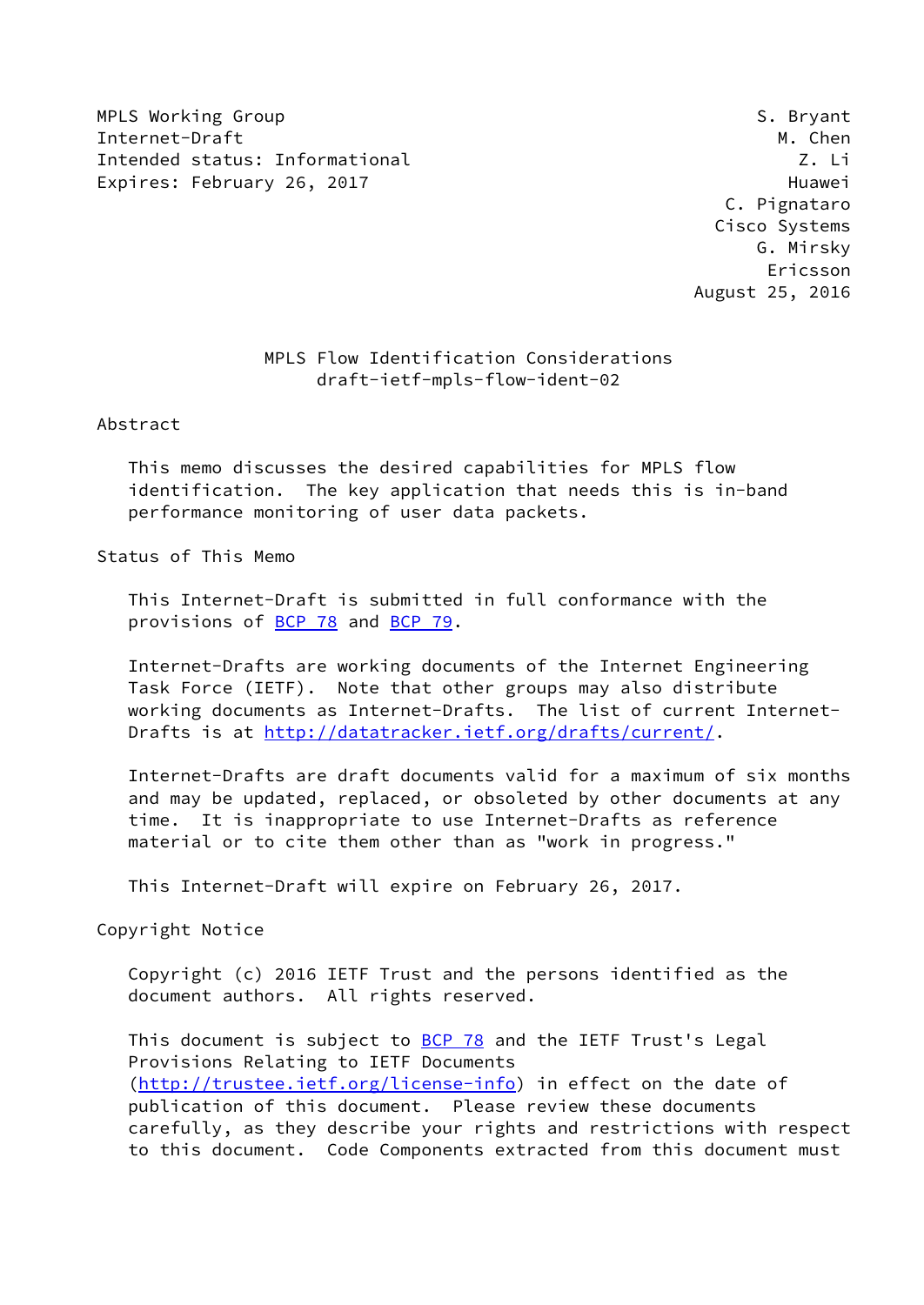```
Internet-Draft MPLS FI August 2016
```
 include Simplified BSD License text as described in Section 4.e of the Trust Legal Provisions and are provided without warranty as described in the Simplified BSD License.

Table of Contents

|                  |                                  |  |  |  |  |  |  |  |  | $\overline{2}$ |
|------------------|----------------------------------|--|--|--|--|--|--|--|--|----------------|
| 2.               |                                  |  |  |  |  |  |  |  |  | $\overline{3}$ |
| 3.               | Loss Measurement Considerations  |  |  |  |  |  |  |  |  | $\overline{3}$ |
| $\overline{4}$ . | Delay Measurement Considerations |  |  |  |  |  |  |  |  | $\overline{4}$ |
| 5.               |                                  |  |  |  |  |  |  |  |  | $\overline{4}$ |
| 6.               |                                  |  |  |  |  |  |  |  |  | $\overline{5}$ |
| 7.               |                                  |  |  |  |  |  |  |  |  | 6              |
| 8.               |                                  |  |  |  |  |  |  |  |  | $\mathbf{I}$   |
| 9.               |                                  |  |  |  |  |  |  |  |  | $\overline{1}$ |
|                  |                                  |  |  |  |  |  |  |  |  | 8              |
|                  |                                  |  |  |  |  |  |  |  |  | 8              |
|                  |                                  |  |  |  |  |  |  |  |  | 9              |
|                  |                                  |  |  |  |  |  |  |  |  | 9              |
|                  |                                  |  |  |  |  |  |  |  |  | 9              |
|                  |                                  |  |  |  |  |  |  |  |  | 9              |
|                  | Normative References<br>15.1.    |  |  |  |  |  |  |  |  | 9              |
|                  | 15.2. Informative References     |  |  |  |  |  |  |  |  | 9              |
|                  | Authors' Addresses               |  |  |  |  |  |  |  |  | 10             |
|                  |                                  |  |  |  |  |  |  |  |  |                |

### <span id="page-1-0"></span>[1](#page-1-0). Introduction

 This memo discusses the desired capabilities for MPLS flow identification. The key application that needs this is in-band performance monitoring of user data packets.

 There is a need to identify flows in MPLS networks for applications such as packet loss and packet delay measurement. A method of loss and delay measurement in MPLS networks was defined in [[RFC6374](https://datatracker.ietf.org/doc/pdf/rfc6374)]. When used to measure packet loss [\[RFC6374](https://datatracker.ietf.org/doc/pdf/rfc6374)] depends on the use of the injected Operations, Administration, and Maintenance (OAM) packets to designate the beginning and the end of the packet group over which packet loss is being measured. Where the misordering of packets from one group relative to the following group, or misordering of one of the packets being counted relative to the [[RFC6374](https://datatracker.ietf.org/doc/pdf/rfc6374)] packet occurs, then an error will occur in the packet loss measurement. In addition, this packet performance measurement system needs to be extended to deal with different granularities of flow and to address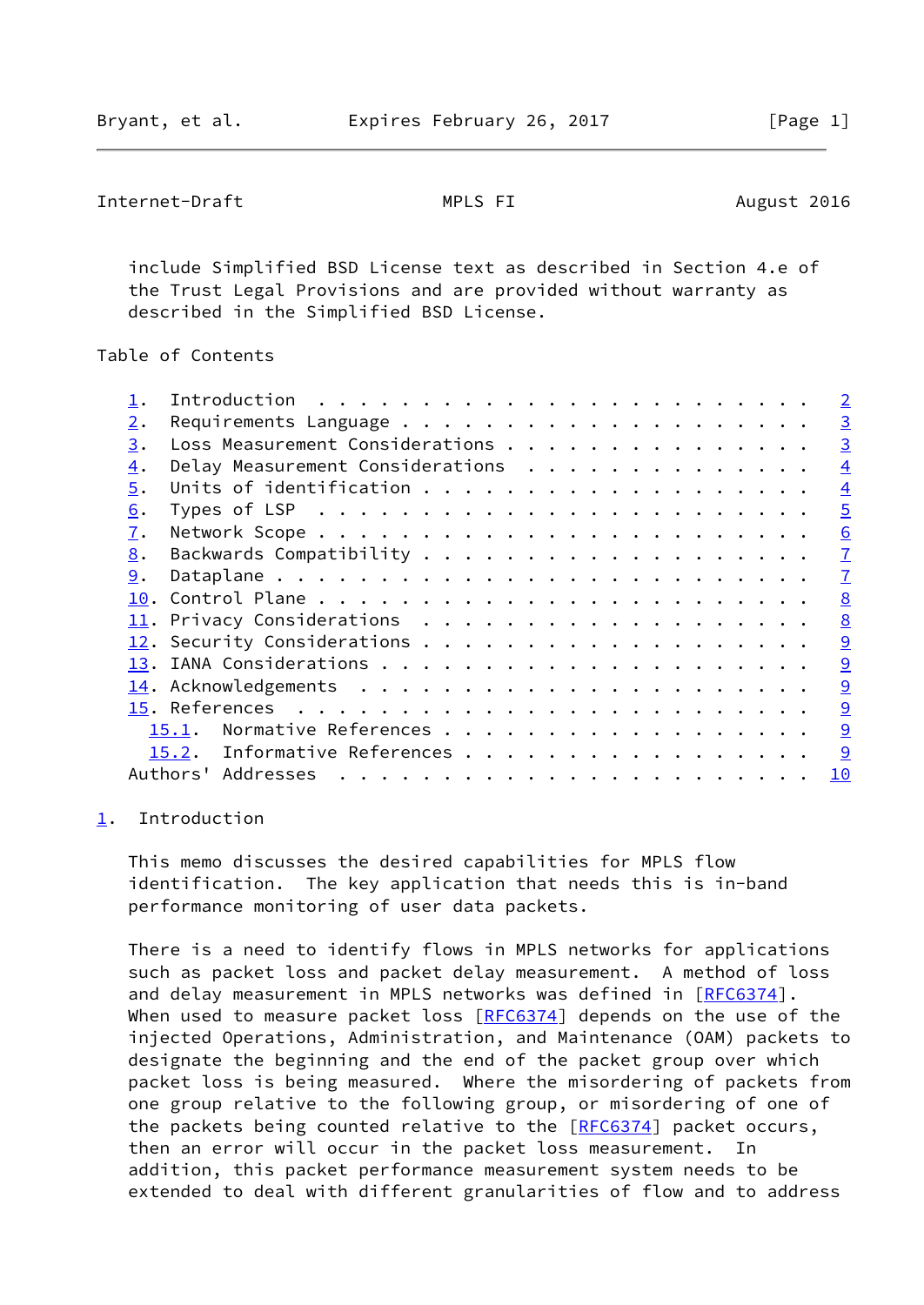a number of the multi-point cases in which two or more ingress Label Switching Routers (LSRs) could send packets to one or more destinations.

| Expires February 26, 2017 | Bryant, et al. |  |  |  |  |  | [Page 2] |  |
|---------------------------|----------------|--|--|--|--|--|----------|--|
|---------------------------|----------------|--|--|--|--|--|----------|--|

<span id="page-2-1"></span>Internet-Draft MPLS FI August 2016

 Improvements in link and transmission technologies mean that it may be difficult to assess packet loss using active performance measurement methods with synthetic traffic, due to the very low loss rate in normal operation. That, together with more demanding service level requirements, mean that network operators need to be able to measure the loss of the actual user data traffic by using passive performance measurement methods. Any technique deployed needs to be transparent to the end user, and it needs to be assumed that they will not take any active part in the measurement process. Indeed it is important that any flow identification technique be invisible to them and that no remnant of the identification of measurement process leak into their network.

 Additionally where there are multiple traffic sources, such as in multi-point to point and multi-point to multi-point network environments there needs to be a method whereby the sink can distinguish between packets from the various sources, that is to say, that a multi-point to multi-point measurement model needs to be developed.

<span id="page-2-0"></span>[2](#page-2-0). Requirements Language

 The key words "MUST", "MUST NOT", "REQUIRED", "SHALL", "SHALL NOT", "SHOULD", "SHOULD NOT", "RECOMMENDED", "MAY", and "OPTIONAL" in this document are to be interpreted as described in [RFC2119](https://datatracker.ietf.org/doc/pdf/rfc2119) [\[RFC2119](https://datatracker.ietf.org/doc/pdf/rfc2119)].

<span id="page-2-2"></span>[3](#page-2-2). Loss Measurement Considerations

 Modern networks, if not oversubscribed, normally drop very few packets, thus packet loss measurement is highly sensitive to counter errors. Without some form of coloring or batch marking such as that proposed in [\[I-D.tempia-ippm-p3m](#page-9-7)] it may not be possible to achieve the required accuracy in the loss measurement of customer data traffic. Thus where accuracy better than the data link loss performance of a modern optical network is required, it may be economically advantageous, or even a technical requirement, to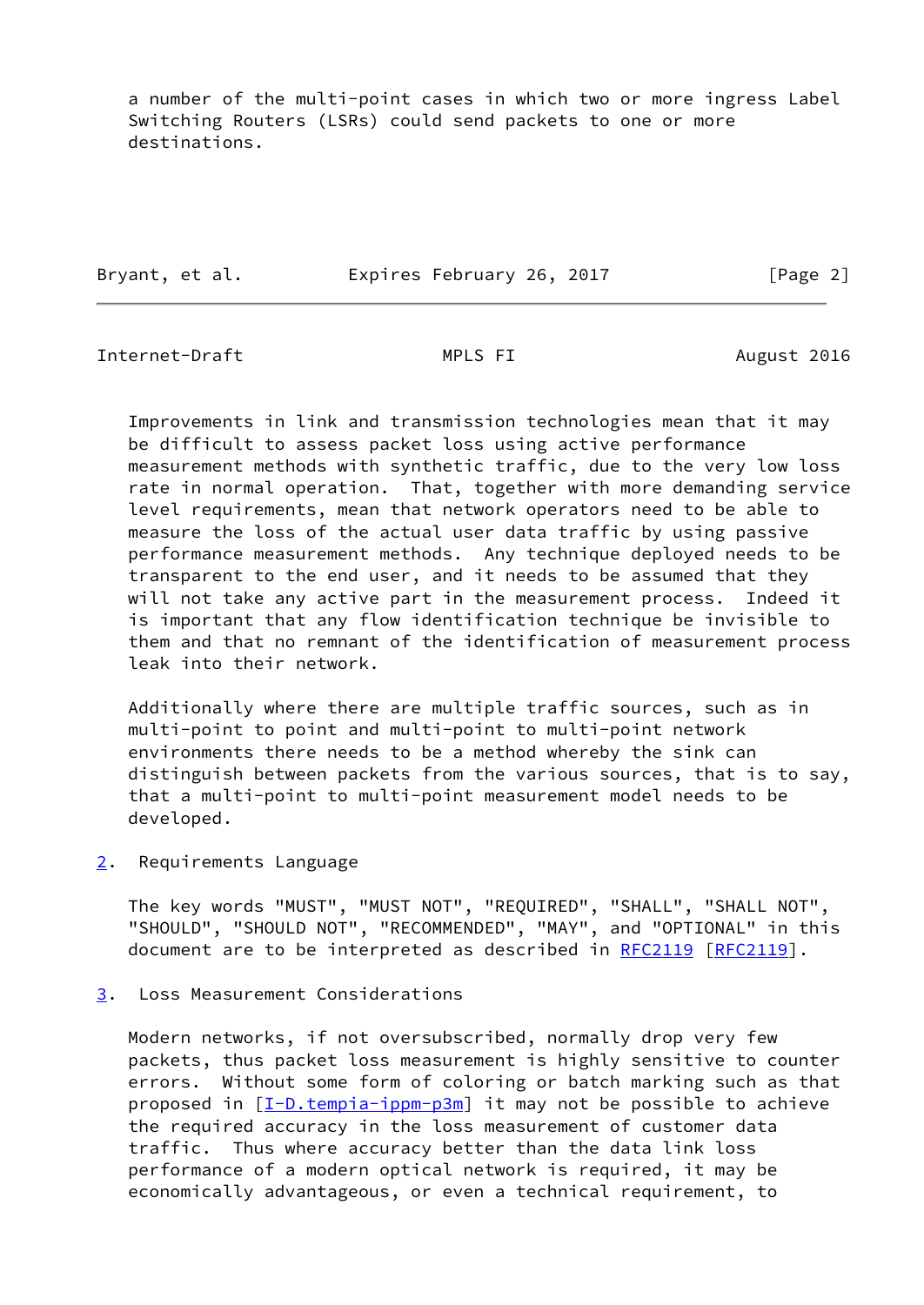include some form of marking in the packets to assign each packet to a particular counter.

 Where this level of accuracy is required and the traffic between a source-destination pair is subject to Equal-Cost Multipath (ECMP) a demarcation mechanism is needed to group the packets into batches. Once a batch is correlated at both ingress and egress, the packet accounting mechanism is then able to operate on the batch of packets which can be accounted for at both the packet ingress and the packet egress. Errors in the accounting are particularly acute in Label Switched Paths (LSPs) subjected to ECMP because the network transit time will be different for the various ECMP paths since:

| Expires February 26, 2017<br>Bryant, et al. | [Page 3] |
|---------------------------------------------|----------|
|---------------------------------------------|----------|

<span id="page-3-1"></span>Internet-Draft MPLS FI August 2016

- 1. The packets may traverse different sets of LSRs.
- 2. The packets may depart from different interfaces on different line cards on LSRs
- 3. The packets may arrive at different interfaces on different line cards on LSRs.

 A consideration in modifying the identity label (the MPLS label ordinarily used to identify the LSP, Virtual Private Network, Pseudowire etc) to indicate the batch is the impact that this has on the path chosen by the ECMP mechanism. When the member of the ECMP path set is chosen by deep packet inspection a change of batch represented by a change of identity label will have no impact on the ECMP path. Where the path member is chosen by reference to an entropy label [[RFC6790](https://datatracker.ietf.org/doc/pdf/rfc6790)] then changing the batch identifier will not result in a change to the chosen ECMP path. ECMP is so pervasive in multi-point to (multi-) point networks that some method of avoiding accounting errors introduced by ECMP needs to be supported.

<span id="page-3-0"></span>[4](#page-3-0). Delay Measurement Considerations

 Most of the existing delay measurement methods are active measurement that depend on the extra injected test packet to evaluate the delay of a path. With the active measurement method, the rate, numbers and interval between the injected packets may affect the accuracy of the results. Also, for injected test packets, these may not be co-routed with the data traffic due to ECMP. Thus there exists a requirement to measure the delay of the real traffic.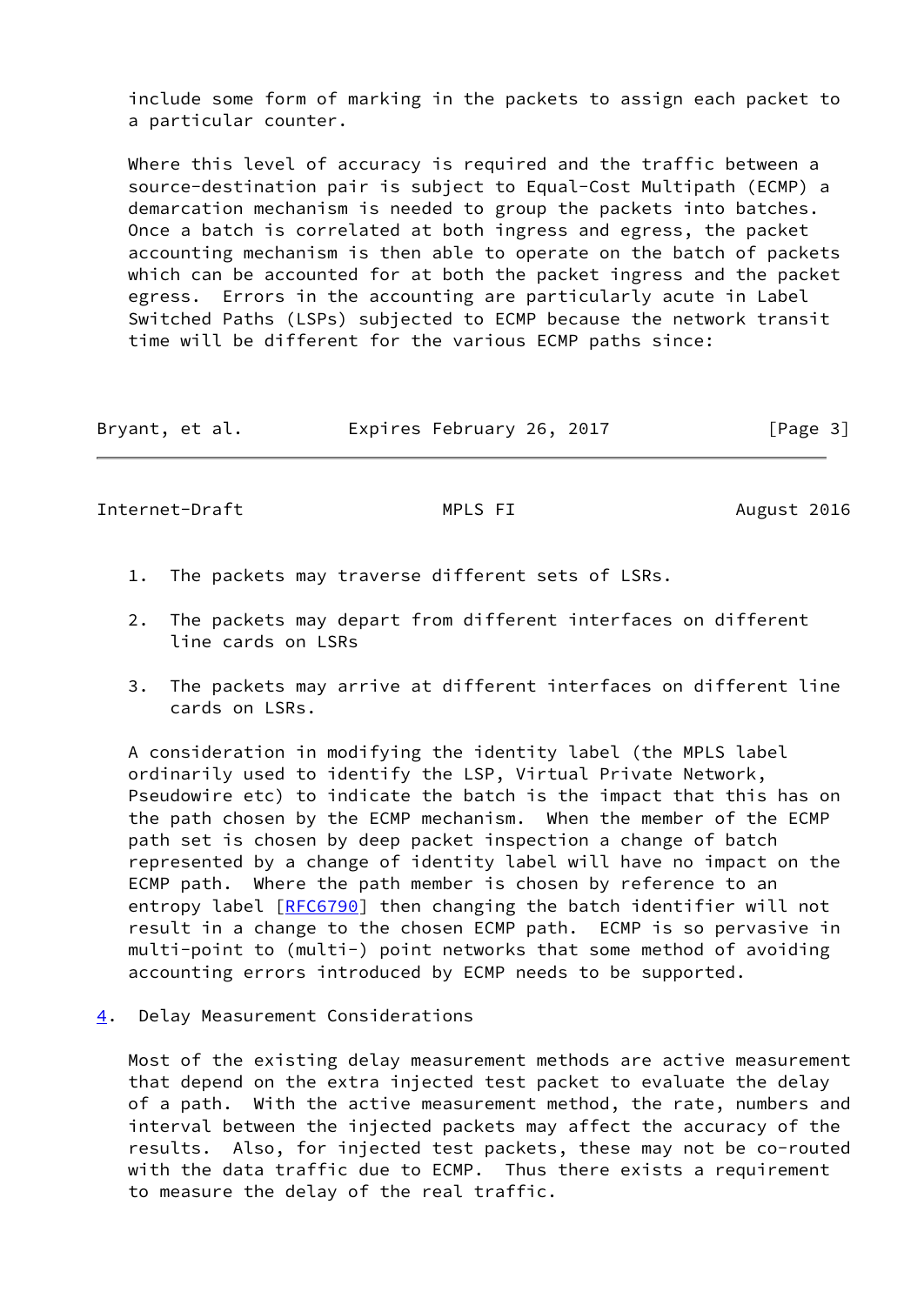For combined loss-delay measurements, both the loss and the delay considerations apply.

<span id="page-4-0"></span>[5](#page-4-0). Units of identification

 The most basic unit of identification is the identity of the node that processed the packet on its entry to the MPLS network. However, the required unit of identification may vary depending on the use case for accounting, performance measurement or other types of packet observations. In particular note that there may be a need to impose identify at several different layers of the MPLS label stack.

This document considers following units of identifications:

- o Per source LSR everything from one source is aggregated.
- o Per group of LSPs chosen by an ingress LSR an ingress LSP aggregates group of LSPs (ex: all LSPs of a tunnel).

|                | Expires February 26, 2017 |          |
|----------------|---------------------------|----------|
| Bryant, et al. |                           | [Page 4] |

<span id="page-4-1"></span>Internet-Draft MPLS FI August 2016

o Per LSP - the basic form.

o Per flow [\[RFC6790](https://datatracker.ietf.org/doc/pdf/rfc6790)] within an LSP - fine graining method.

 Note that a fine grained identity resolution is needed when there is a need to perform these operations on a flow not readily identified by some other element in the label stack. Such fine grained resolution may be possible by deep packet inspection, but this may not always be possible, or it may be desired to minimise processing costs by doing this only in entry to the network, and adding a suitable identifier to the packet for reference by other network elements. An example of such a fine grained case might be traffic from a specific application, or from a specific application from a specific source, particularly if matters related to service level agreement or application performance were being investigated.

 We can thus characterize the identification requirement in the following broad terms:

 o There needs to be some way for an egress LSR to identify the ingress LSR with an appropriate degree of scope. This concept is discussed further in **Section 7.**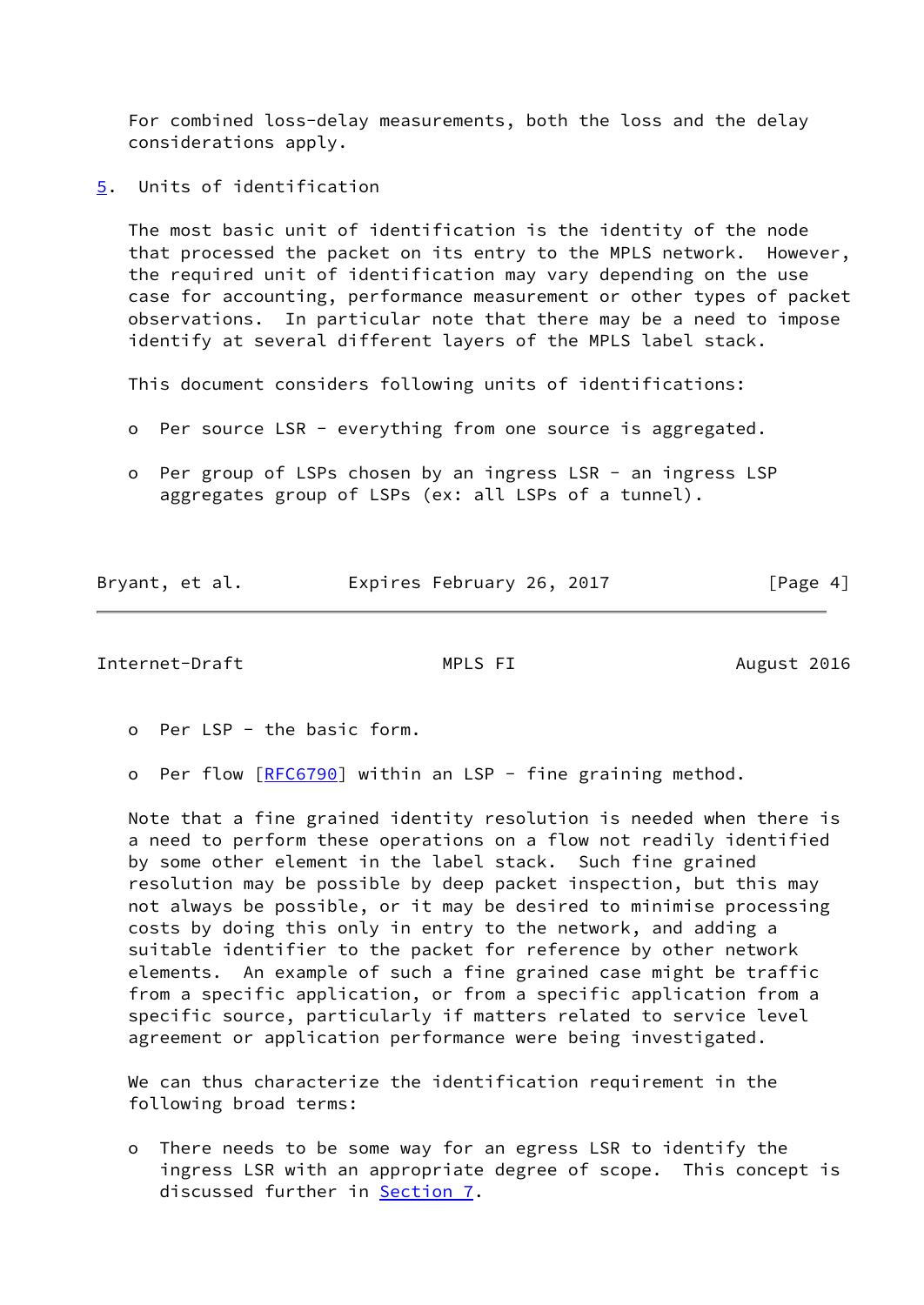- o There needs to be a way to identify a specific LSP at the egress node. This allows for the case of instrumenting multiple LSPs operate between the same pair of nodes. In such cases the identity of the ingress LSR is insufficient.
- o In order to conserve resources such as labels, counters and/or compute cycles it may be desirable to identify an LSP group so that a operation can be performed on the group as an aggregate.
- o There needs to be a way to identify a flow within an LSP. This is necessary when investigating a specific flow that has been aggregated into an LSP.

 The unit of identification and the method of determining which packets constitute a flow will be application or use-case specific and is out of scope of this memo.

<span id="page-5-0"></span>[6](#page-5-0). Types of LSP

We need to consider a number of types of LSP. The two simplest types to monitor are point to point LSPs and point to multi-point LSPs. The ingress LSR for a point to point LSP, such as those created using the Resource Reservation Protocol - Traffic Engineering (RSVP-TE) [\[RFC5420](https://datatracker.ietf.org/doc/pdf/rfc5420)] signalling protocol, or those that conform to the MPLS Transport Profile (MPLS-TP) [\[RFC5654](https://datatracker.ietf.org/doc/pdf/rfc5654)] may be identified by inspection

| Bryant, et al. | Expires February 26, 2017 | [Page 5] |
|----------------|---------------------------|----------|
|                |                           |          |

<span id="page-5-1"></span>Internet-Draft MPLS FI August 2016

 of the top label in the stack, since at any provider-edge (PE) or provider (P) router on the path this is unique to the ingress-egress pair at every hop at a given layer in the LSP hierarchy. Provided that penultimate hop popping is disabled, the identity of the ingress LSR of a point to point LSP is available at the egress LSR and thus determining the identity of the ingress LSR must be regarded as a solved problem. Note however that the identity of a flow cannot to be determined without further information being carried in the packet, or gleaned from some aspect of the packet payload.

 In the case of a point to multi-point LSP, and in the absence of Penultimate Hop Popping (PHP) the identity of the ingress LSR may also be inferred from the top label. However, it may not possible to adequately identify the flow from the top label alone, and thus further information may need to be carried in the packet, or gleaned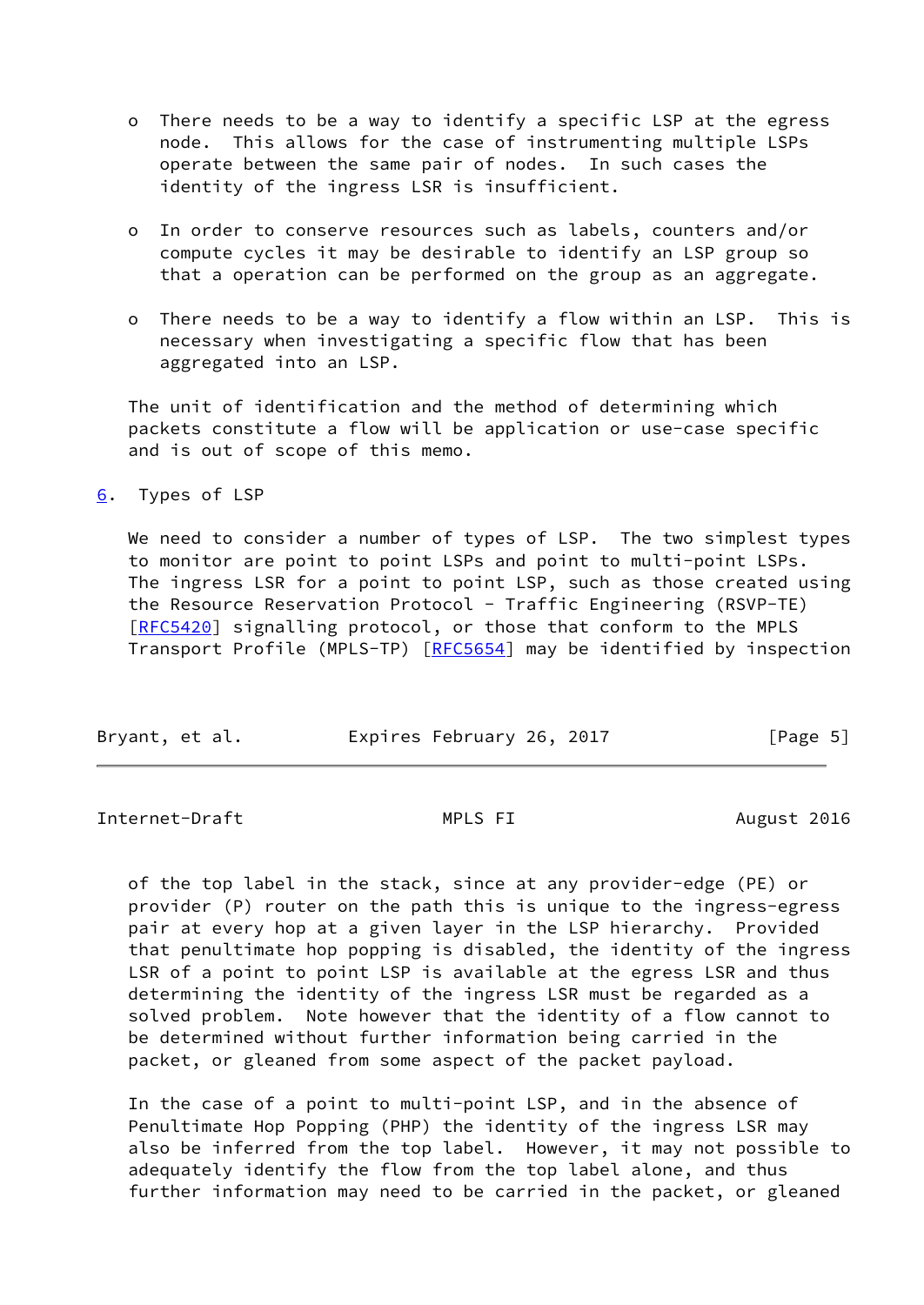from some aspect of the packet payload. In designing any solution it is desirable that a common flow identity solution be used for both point to point and point to multi-point LSP types. Similarly it is desirable that a common method of LSP group identification be used. In the above cases, a context label [\[RFC5331](https://datatracker.ietf.org/doc/pdf/rfc5331)] needs to be used to provide the required identity information. This is widely supported MPLS feature.

 A more interesting case is the case of a multi-point to point LSP. In this case the same label is normally used by multiple ingress or upstream LSRs and hence source identification is not possible by inspection of the top label by the egress LSRs. It is therefore necessary for a packet to be able to explicitly convey any of the identity types described in **[Section 5.](#page-4-0)** 

 Similarly, in the case of a multi-point to multi-point LSP the same label is normally used by multiple ingress or upstream LSRs and hence source identification is not possible by inspection of the top label by egress LSRs. The various types of identity described in [Section 5](#page-4-0) are again needed. Note however, that the scope of the identity may be constrained to be unique within the set of multi-point to multi point LSPs terminating on any common node.

### <span id="page-6-0"></span>[7](#page-6-0). Network Scope

 The scope of identification can be constrained to the set of flows that are uniquely identifiable at an ingress LSR, or some aggregation thereof. There is no question of an ingress LSR seeking assistance from outside the MPLS protocol domain.

 In any solution that constrains itself to carrying the required identity in the MPLS label stack rather than in some different associated data structure, constraints on the label stack size imply

| Bryant, et al. | Expires February 26, 2017 | [Page 6] |
|----------------|---------------------------|----------|
|                |                           |          |

<span id="page-6-2"></span>Internet-Draft MPLS FI August 2016

 that the scope of identity reside within that MPLS domain. For similar reasons the identity scope of a component of an LSP should be constrained to the scope of that LSP.

<span id="page-6-1"></span>[8](#page-6-1). Backwards Compatibility

 In any network it is unlikely that all LSRs will have the same capability to support the methods of identification discussed in this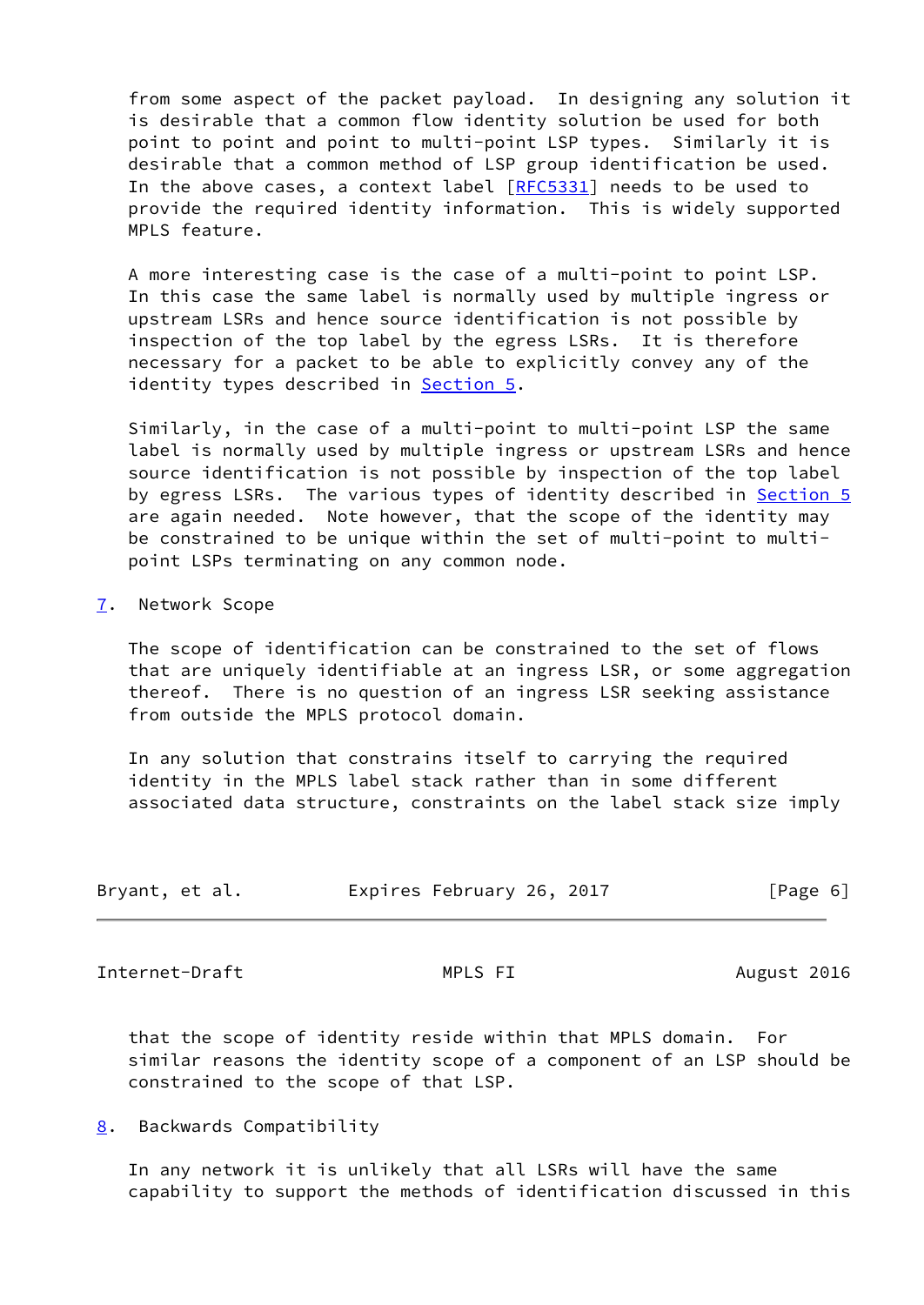memo. It is therefore an important constraint on any flow identity solution that it is backwards compatible with deployed MPLS equipment to the extent that deploying the new feature will not disable anything that currently works on a legacy equipment.

 This is particularly the case when the deployment is incremental or when the feature is not required for all LSRs or all LSPs. Thus in broad the flow identification design MUST support the co-existence of both LSRs that can, and cannot, identify the traffic components described in [Section 5](#page-4-0). In addition the identification of the traffic components described in **Section 5** MUST be an optional feature that is disabled by default. As a design simplification, a solution MAY require that all egress LSRs of a point to multipoint or a multi point to multipoint LSP support the identification type in use so that a single packet can be correctly processed by all egress devices. The corollary of this last point is that either all egress LSRs are enabled to support the required identity type, or none of them are.

#### <span id="page-7-0"></span>[9](#page-7-0). Dataplane

 There is a huge installed base of MPLS equipment, typically this type of equipment remains in service for an extended period of time, and in many cases hardware constraints mean that it is not possible to upgrade its dataplane functionality. Changes to the MPLS data plane are therefore expensive to implement, add complexity to the network, and may significantly impact the deployability of a solution that requires such changes. For these reasons, the MPLS designers have set a very high bar to changes to the MPLS data plane, and only a very small number have been adopted. Hence, it is important that the method of identification must minimize changes to the MPLS data plane. Ideally method(s) of identification that require no changes to the MPLS data plane should be given preferential consideration. If a method of identification makes a change to the data plane is chosen it will need to have a significant advantage over any method that makes no change, and the advantage of the approach will need to be carefully evaluated and documented. If a change is necessary to the MPLS data plane proves necessary, it should be (a) be as small a change as possible and (b) be a general purpose method so as to maximise its use for future applications. It is imperative that, as

Bryant, et al. Expires February 26, 2017 [Page 7]

<span id="page-7-1"></span>Internet-Draft MPLS FI August 2016

far as can be foreseen, any necessary change made to the MPLS data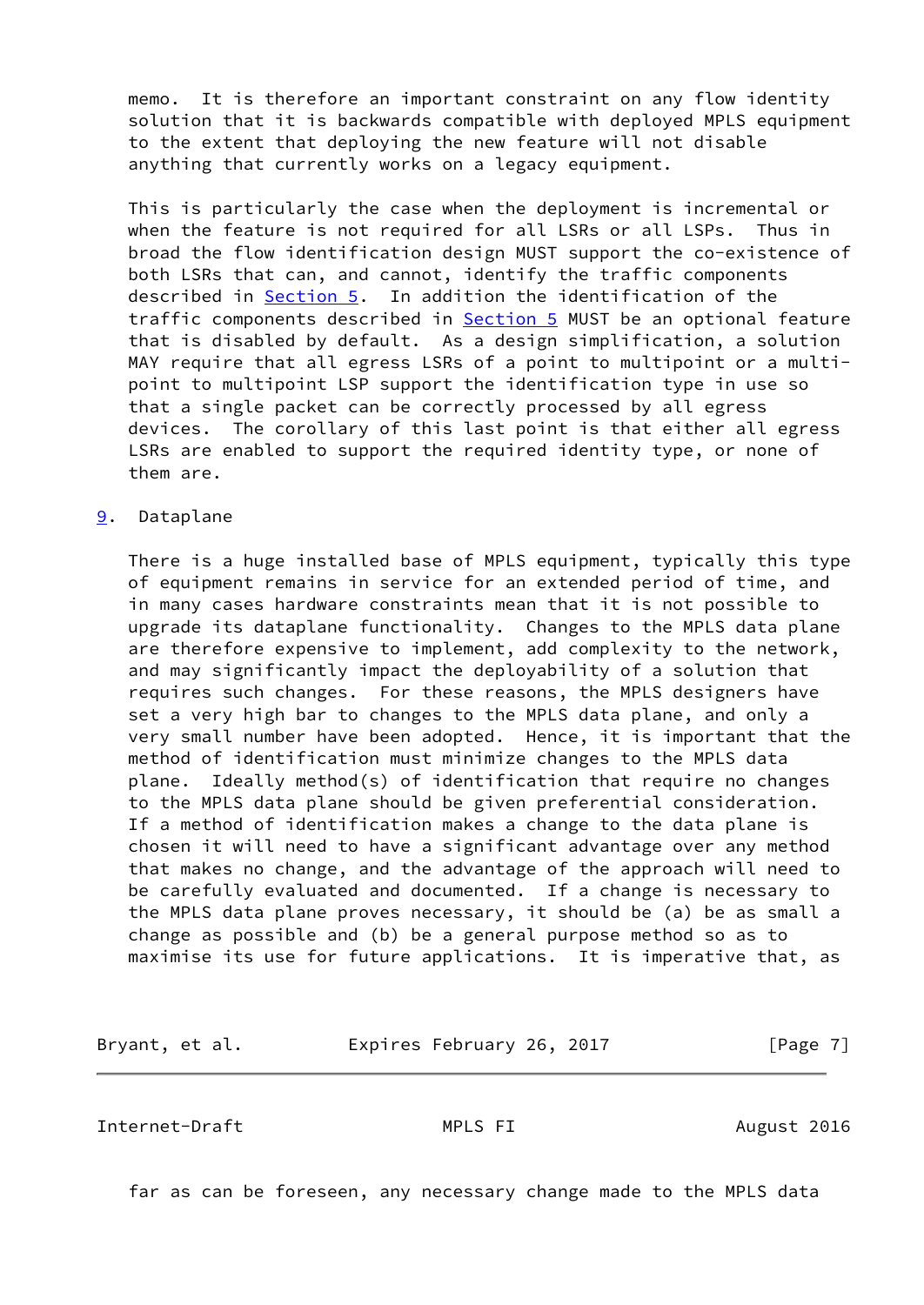plane does not impose any foreseeable future limitation on the MPLS data plane.

 Stack size is an issue with many MPLS implementations both as a result of hardware limitations, and due to the impact on networks and applications where a large number of small payloads need to be transported In particular one MPLS payload may be carried inside another. For example one LSP may be carried over another LSP, or a PW or similar multiplexing construct may be carried over an LSP and identification may be required at both layers. Of particular concern is the implementation of low cost edge LSRs that for cost reasons have a significant limit on the number of Label Stack Elements (LSEs) that they can impose or dispose. Therefore, any method of identity MUST NOT consume an excessive number of unique labels, and MUST NOT result in an excessive increase in the size of the label stack.

 The MPLS data plane design provides two types of special purpose labels: the original 16 reserved labels and the much larger set of special purpose labels defined in [[RFC7274](https://datatracker.ietf.org/doc/pdf/rfc7274)]. The original reserved labels need one LSE, and the newer [[RFC7274\]](https://datatracker.ietf.org/doc/pdf/rfc7274) special purpose labels need two LSEs. Given the tiny number of original reserved labels, it is core to the MPLS design philosophy that this scarce resource is only used when it is absolutely necessary. Using a single LSE reserved or special purpose label to encode flow identity thus requires two stack entries, one for the reserved label and one for the flow identity. The larger set of [[RFC7274](https://datatracker.ietf.org/doc/pdf/rfc7274)] labels requires two labels stack entries for the special purpose label itself and hence a total of three label stack entries to encode the flow identity.

The use of special purpose labels (SPL) [\[RFC7274](https://datatracker.ietf.org/doc/pdf/rfc7274)] as part of a method to encode the identity information therefore has a number of undesirable implications for the data plane and hence whilst a solution may use SPL(s), methods that do not require SPLs need to be carefully considered.

### <span id="page-8-0"></span>[10.](#page-8-0) Control Plane

 Any flow identity design should both seek to minimise the complexity of the control plane and should minimise the amount of label co ordination needed amongst LSRs.

#### <span id="page-8-1"></span>[11.](#page-8-1) Privacy Considerations

 The inclusion of originating and/or flow information in a packet provides more identity information and hence potentially degrades the privacy of the communication. Recent IETF concerns on pervasive monitoring [[RFC7258\]](https://datatracker.ietf.org/doc/pdf/rfc7258) would lead it to prefer a solution that does not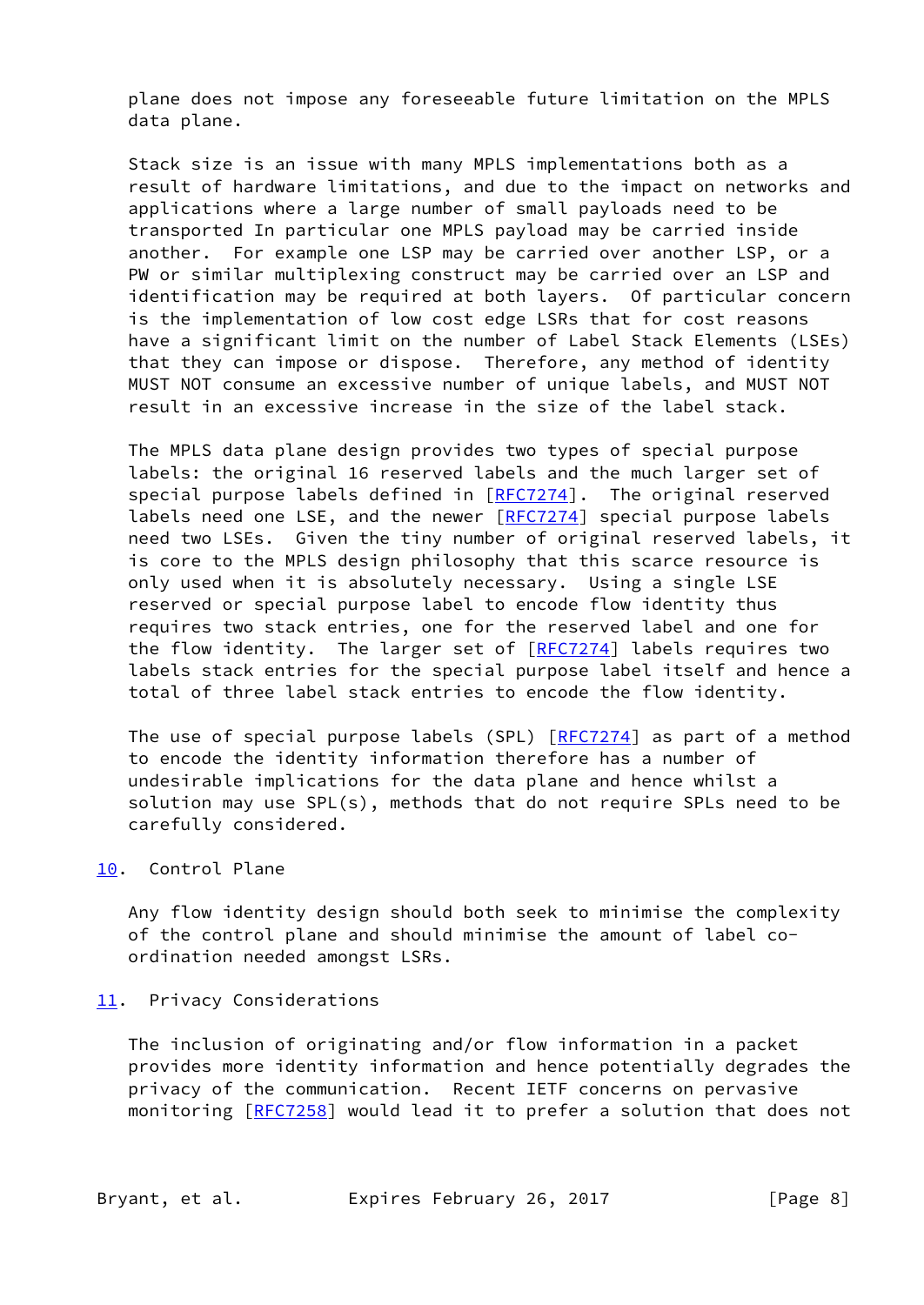<span id="page-9-1"></span> degrade the privacy of user traffic below that of an MPLS network not implementing the flow identification feature. The minimizing the scope of the identity indication can be useful in minimizing the observability of the flow characteristics.

<span id="page-9-0"></span>[12.](#page-9-0) Security Considerations

 Any solution to the flow identification needs must not degrade the security of the MPLS network below that of an equivalent network not deploying the specified identity solution. Propagation of identification information outside the MPLS network imposing it must be disabled by default. Any solution should provide for the restriction of the identity information to those components of the network that need to know it. It is thus desirable to limit the knowledge of the identify of an endpoint to only those LSRs that need to participate in traffic flow.

<span id="page-9-2"></span>[13.](#page-9-2) IANA Considerations

This memo has no IANA considerations.

<span id="page-9-3"></span>[14.](#page-9-3) Acknowledgements

 The authors thank Nobo Akiya (nobo@cisco.com), Nagendra Kumar Nainar (naikumar@cisco.com) and George Swallow (swallow@cisco.com) for their comments.

- <span id="page-9-4"></span>[15.](#page-9-4) References
- <span id="page-9-5"></span>[15.1](#page-9-5). Normative References
	- [RFC2119] Bradner, S., "Key words for use in RFCs to Indicate Requirement Levels", [BCP 14](https://datatracker.ietf.org/doc/pdf/bcp14), [RFC 2119](https://datatracker.ietf.org/doc/pdf/rfc2119), DOI 10.17487/RFC2119, March 1997, <<http://www.rfc-editor.org/info/rfc2119>>.

# <span id="page-9-6"></span>[15.2](#page-9-6). Informative References

<span id="page-9-7"></span>[I-D.tempia-ippm-p3m]

 Capello, A., Cociglio, M., Fioccola, G., Castaldelli, L., and A. Bonda, "A packet based method for passive performance monitoring", [draft-tempia-ippm-p3m-03](https://datatracker.ietf.org/doc/pdf/draft-tempia-ippm-p3m-03) (work in progress), March 2016.

 [RFC5331] Aggarwal, R., Rekhter, Y., and E. Rosen, "MPLS Upstream Label Assignment and Context-Specific Label Space",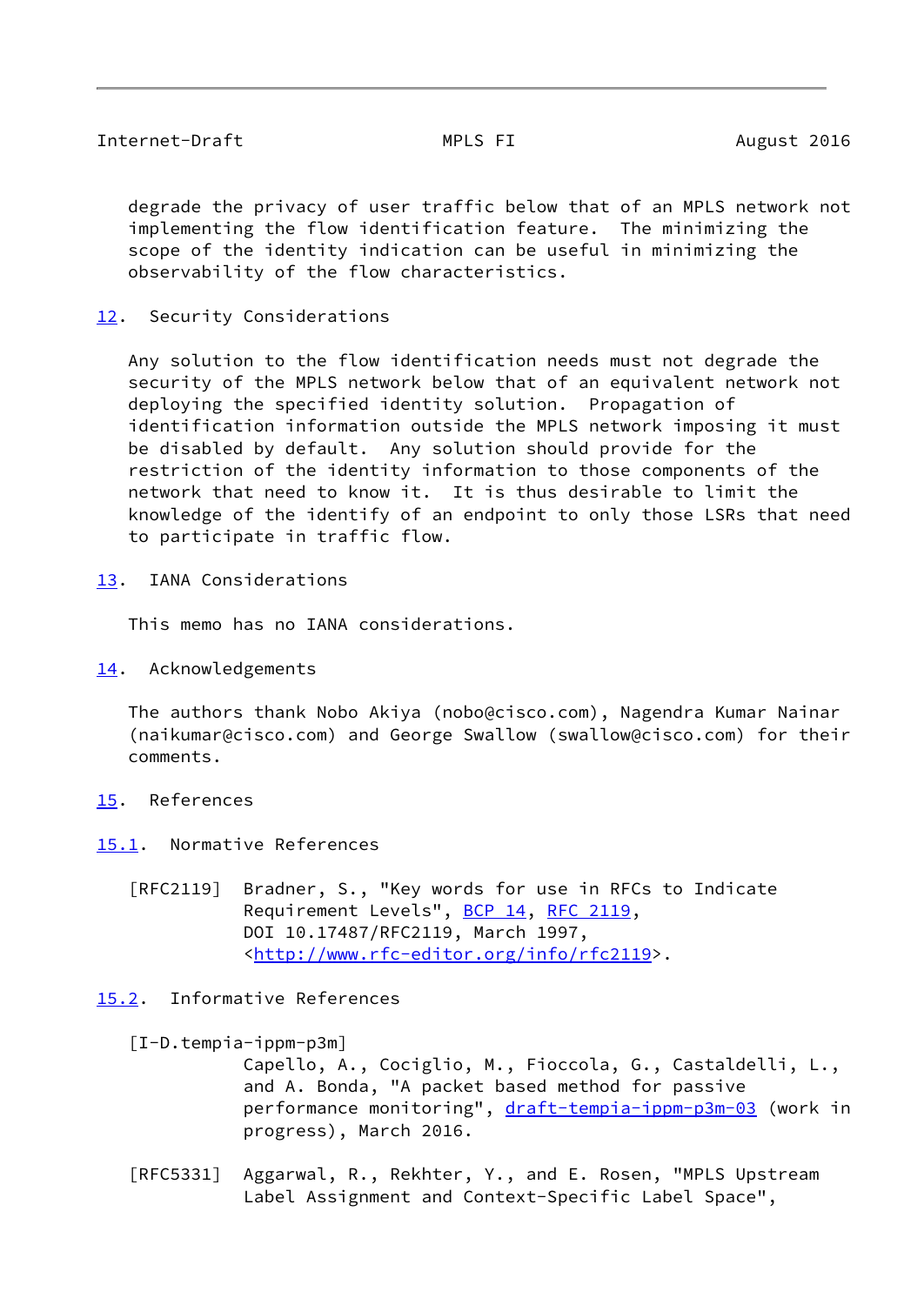| Bryant, et al. | Expires February 26, 2017 | [Page 9] |
|----------------|---------------------------|----------|
|----------------|---------------------------|----------|

<span id="page-10-0"></span>Internet-Draft MPLS FI August 2016

- [RFC5420] Farrel, A., Ed., Papadimitriou, D., Vasseur, JP., and A. Ayyangarps, "Encoding of Attributes for MPLS LSP Establishment Using Resource Reservation Protocol Traffic Engineering (RSVP-TE)", [RFC 5420,](https://datatracker.ietf.org/doc/pdf/rfc5420) DOI 10.17487/RFC5420, February 2009, <<http://www.rfc-editor.org/info/rfc5420>>.
- [RFC5654] Niven-Jenkins, B., Ed., Brungard, D., Ed., Betts, M., Ed., Sprecher, N., and S. Ueno, "Requirements of an MPLS Transport Profile", [RFC 5654,](https://datatracker.ietf.org/doc/pdf/rfc5654) DOI 10.17487/RFC5654, September 2009, <<http://www.rfc-editor.org/info/rfc5654>>.
- [RFC6374] Frost, D. and S. Bryant, "Packet Loss and Delay Measurement for MPLS Networks", [RFC 6374,](https://datatracker.ietf.org/doc/pdf/rfc6374) DOI 10.17487/RFC6374, September 2011, <<http://www.rfc-editor.org/info/rfc6374>>.
- [RFC6790] Kompella, K., Drake, J., Amante, S., Henderickx, W., and L. Yong, "The Use of Entropy Labels in MPLS Forwarding", [RFC 6790,](https://datatracker.ietf.org/doc/pdf/rfc6790) DOI 10.17487/RFC6790, November 2012, <<http://www.rfc-editor.org/info/rfc6790>>.
- [RFC7258] Farrell, S. and H. Tschofenig, "Pervasive Monitoring Is an Attack", [BCP 188,](https://datatracker.ietf.org/doc/pdf/bcp188) [RFC 7258](https://datatracker.ietf.org/doc/pdf/rfc7258), DOI 10.17487/RFC7258, May 2014, [<http://www.rfc-editor.org/info/rfc7258](http://www.rfc-editor.org/info/rfc7258)>.
- [RFC7274] Kompella, K., Andersson, L., and A. Farrel, "Allocating and Retiring Special-Purpose MPLS Labels", [RFC 7274](https://datatracker.ietf.org/doc/pdf/rfc7274), DOI 10.17487/RFC7274, June 2014, <<http://www.rfc-editor.org/info/rfc7274>>.

## Authors' Addresses

 Stewart Bryant Huawei

Email: stewart.bryant@gmail.com

Mach Chen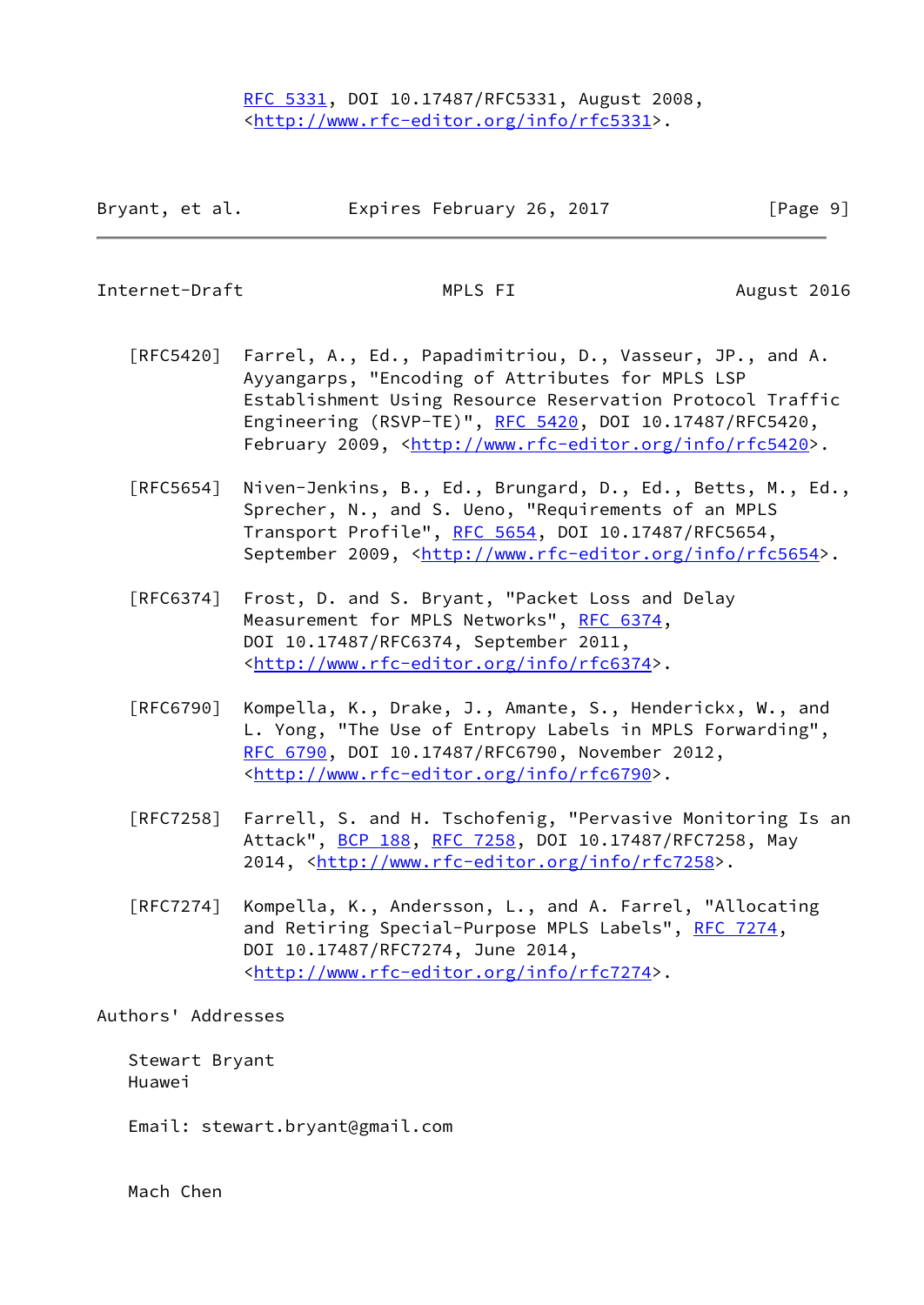## Huawei

Email: mach.chen@huawei.com

 Zhenbin Li Huawei

Email: lizhenbin@huawei.com

| Bryant, et al. | Expires February 26, 2017 | [Page 10] |
|----------------|---------------------------|-----------|
|----------------|---------------------------|-----------|

Internet-Draft MPLS FI August 2016

 Carlos Pignataro Cisco Systems

Email: cpignata@cisco.com

 Gregory Mirsky Ericsson

Email: gregory.mirsky@eicsson.com